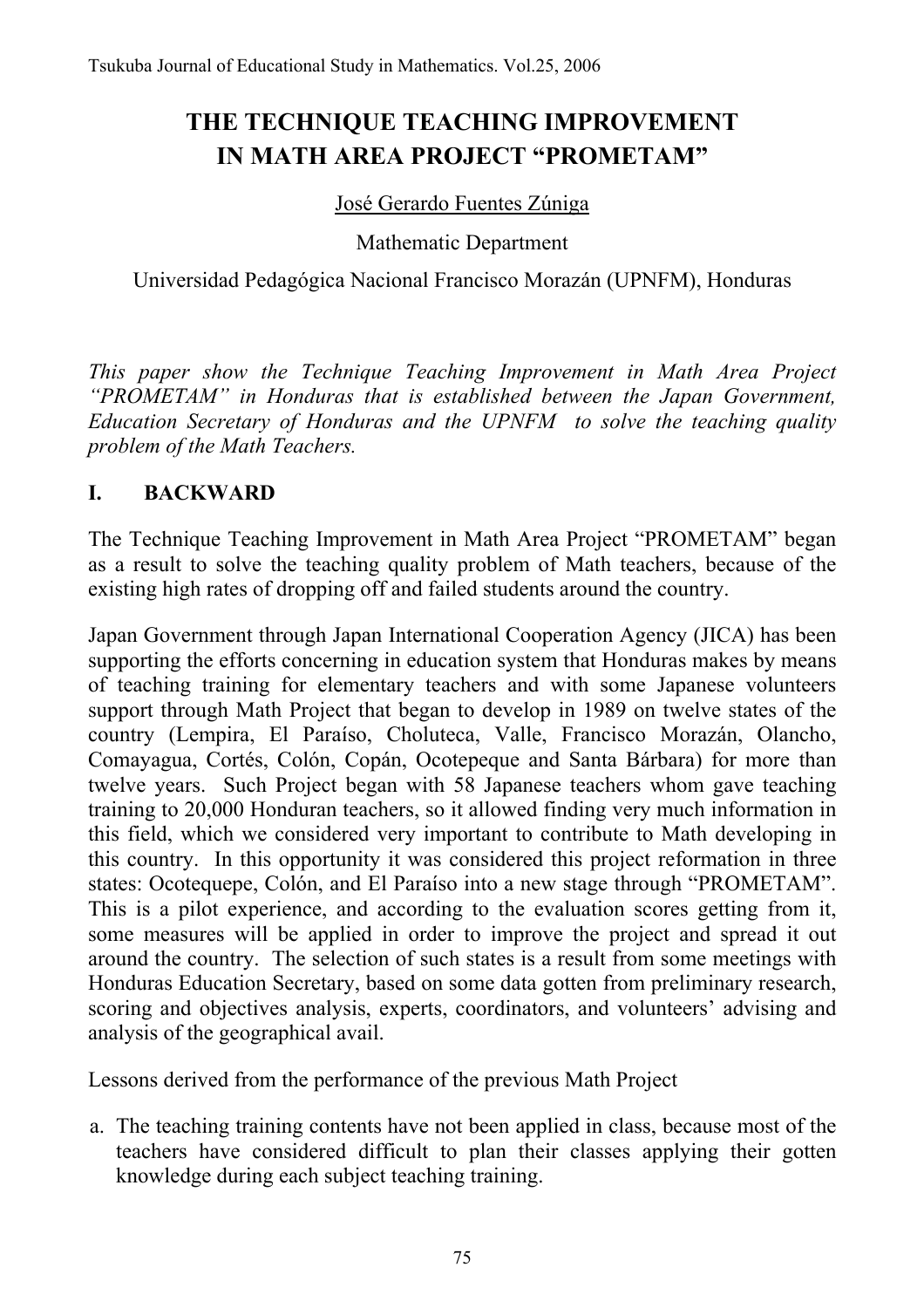*New strategy:* during the teaching training they will learn how to use the teacher's guide book and the student's work book into the classrooms, which were elaborated by grades in order to make the class developing most efficient.

b. The rewards for participating in not-formal teaching training organized by SE as well as its supervision have been very low.

*New strategy:* To use PFC's schema (Continuous Teaching Formation Program) of the UPNFM. What the Continuous Teaching Formation Program (PFC) is?

It is an educational program executed by Universidad Pedagógica Nacional Francisco Morazán, with a framework directed to increase teacher's academic level into a Licentiate Degree, so to improve the educational services quality by means of on going classes during weekends (Saturdays and Sundays) and intensive vocational school.

c. The monitory evaluation and on going process system has not been productive.

*New Strategy:* To systematize three (3) evaluation levels (evaluations about Math teaching, class quality and children's academic efficiency)

### **II. GENERAL INFORMATION**

a General Aim

Decrease the amount of failed students because of their low academic score in Math during their first and second grades of basic education, especially in the rural area.

b Purpose of the Project

Improve Math teaching methodology during the firs and second grades of basic education.

- c Component of the Project
	- i. Elaboration of Math teacher's guide book and Math student's work book for the first and second grades of basic education.
	- ii. Teaching training for teachers through Continuous Teaching Formation Program of Universidad Pedagógica Nacional Francisco Morazán.
- iii. Elaboration and execution of the evaluating system about the teachers' teaching abilities, quality class, and children's basic output.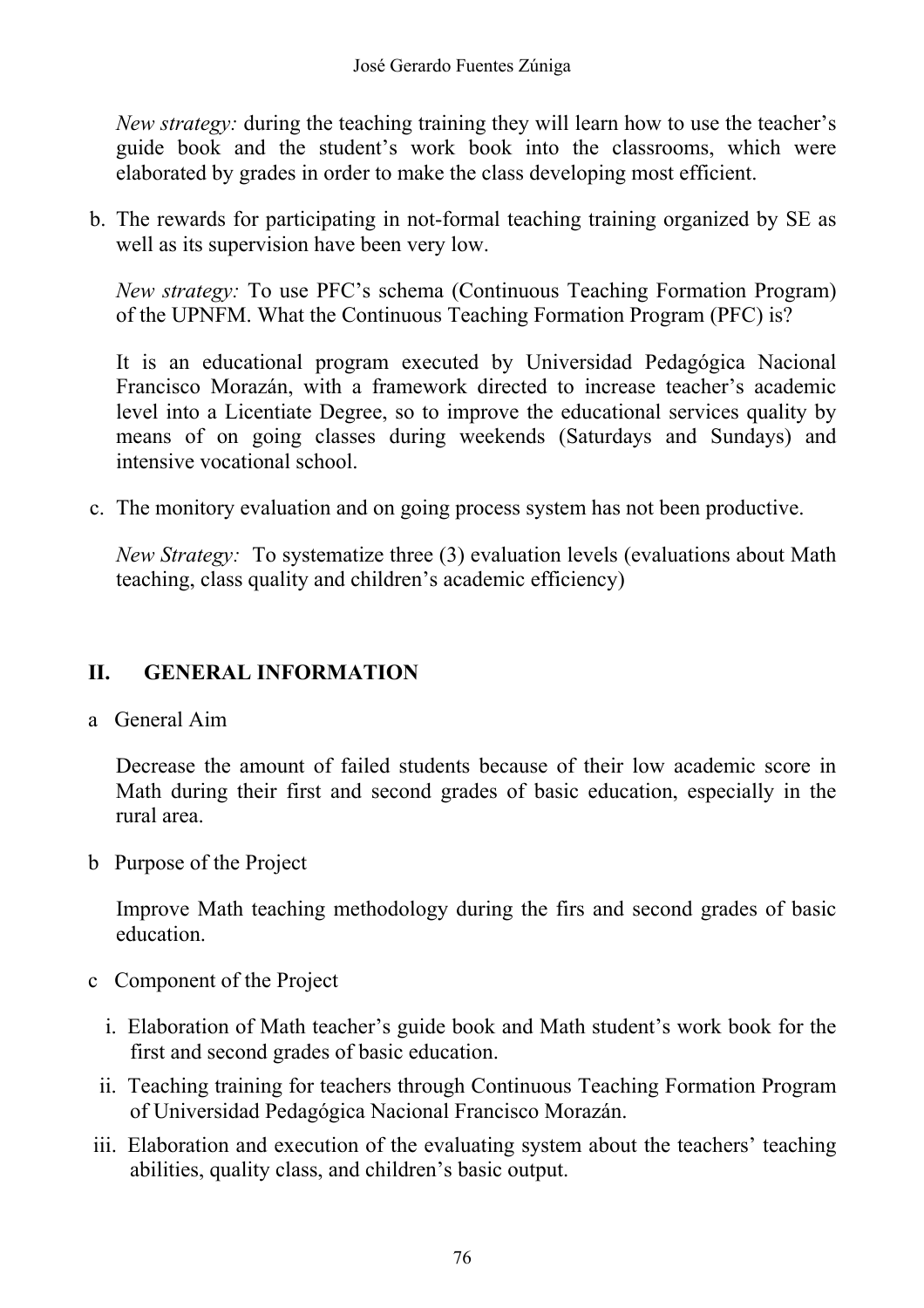d Expecting goals

Raising of the teachers' scientist knowledge, methodology, and didactical level in Math teaching through the teachers' guide book, students' work book and basic level teaching training in the pilot states, and then to spread this effect out around the country, by means of FID (Teachers' Beginning Formation) and teaching training for teachers currently in service through INICE.

e Project term

Three years: From April 2003 to March 2006.

f Impact zone of the Project

Around the country, beginning a first step with the states of Colón, Ocotepeque, and El Paraíso in 2001, and spread it out to Comayagua and Valle in 2004.

PFC/PROMETAM currently has six pilot centers distributed as follow:

| <b>OCOTEPEQUE</b> | 1) NUEVA OCOTEPEQUE |
|-------------------|---------------------|
| <b>COLON</b>      | 2) SONAGUERA        |
| <b>EL PARAISO</b> | 3) DANLI            |
|                   | 4) GUINOPE          |
| <b>COMAYAGUA</b>  | 5) LA LIBERTAD      |
| <b>VALLE</b>      | 6) NACAOME          |

### **III. TEACHING MATERIAL DESIGN AND DEVELOPMENT**

PROMETAM's Teaching Materials Design and Development Unit has elaborated the teachers' guide book and the students' work book for the first and second cycles of Basic Education  $(1<sup>st</sup>$  to  $6<sup>th</sup>$  grade)

Because of the gotten experience during the previous Japan's Math Project, and the one currently acquired by PROMETAM such as in teach training as well as in the teaching designing materials for Math subject, we received a request letter from Honduras Education Secretary Minister, asking for the elaboration of the  $1<sup>st</sup>$  and  $2<sup>nd</sup>$ cycle according to the National Basic Curriculum in order to spread them out around the country since 2005, being this a benefit for students as well as for teachers.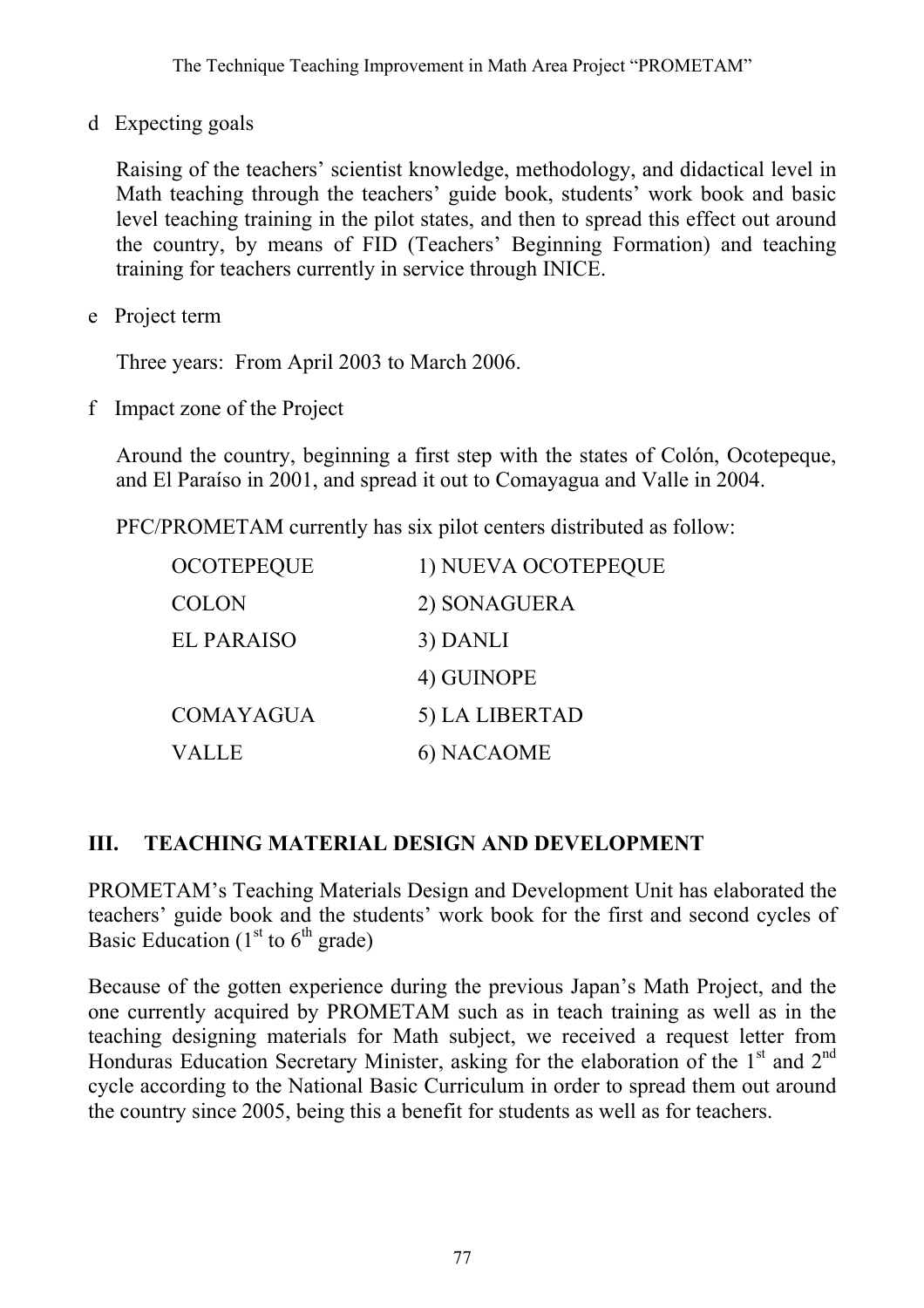Moreover, complementary exercises brochures have been elaborated for the second cycle (from  $4<sup>th</sup>$  to  $6<sup>th</sup>$  grade), such purpose is to use them for improving the Math learning.

a. First Cycle

| Grade              | <b>Draft</b>    | <b>Digital Data</b> | <b>Design</b>   | <b>Final Draft</b> |
|--------------------|-----------------|---------------------|-----------------|--------------------|
| <b>First Grade</b> | End of June -   | End of June -       | End of June -   | September 9,       |
|                    | End of July     | End of July         | End of July     | 2003               |
|                    | 2003            | 2003                | 2003            |                    |
| Second             | End of $July -$ | End of July $-$     | End of $July -$ | September 24,      |
| Grade              | end of august   | end of august       | end of august   | 2003               |
|                    | 2003            | 2003                | 2003            |                    |
| Third Grade        | End of          | End of              | End of          | September 29,      |
|                    | $August -$      | $August -$          | $August -$      | 2003               |
|                    | Beginning of    | Beginning of        | Beginning of    |                    |
|                    | October 2003    | October 2003        | October 2003    |                    |

### b. Second Cycle

| Grade       | <b>Draft</b> | <b>Digital Data</b> | <b>Design</b>   | <b>Final Draft</b> |
|-------------|--------------|---------------------|-----------------|--------------------|
| Fifth Grade | $February -$ | $March - June$      | March – June    | September $-$      |
|             | May 2004     | 2004                | 2004            | October 2004       |
| Sixth Grade | June - July  | $June - August$     | $July - August$ | September $-$      |
|             | 2004         | 2004                | 2004            | November           |
|             |              |                     |                 | 2004               |
| Sixth Grade | August 2004  | $August -$          | $August -$      | November           |
| complement  |              | September           | September       | 2004               |
|             |              | 2004                | 2004            |                    |

## c. First cycle  $(2<sup>nd</sup> Edition)$

| Grade              | <b>Draft</b>   | <b>Digital Data</b> | Design                    | <b>Final Draft</b> |
|--------------------|----------------|---------------------|---------------------------|--------------------|
| <b>First Grade</b> | December       | December            | December<br>$April - May$ |                    |
|                    | $2004 - April$ | $2004 - April$      | $2004 - May$              | 2005               |
|                    | 2005           | 2005                | 2005                      |                    |
| Second             | $May - June$   | $May - July$        | $May - August$            | $August -$         |
| Grade              | 2005           | 2005                | 2005                      | September          |
|                    |                |                     |                           | 2005               |

### d. Validation of Educative Materials

For the validation of the elaborated teaching materials, we have Universidad Pedagógica Nacional Francisco Morazán's collaboration though Continuous Teaching Formation Program, authorized by Honduras Education Secretary, who is currently validating the  $6<sup>th</sup>$  grade books.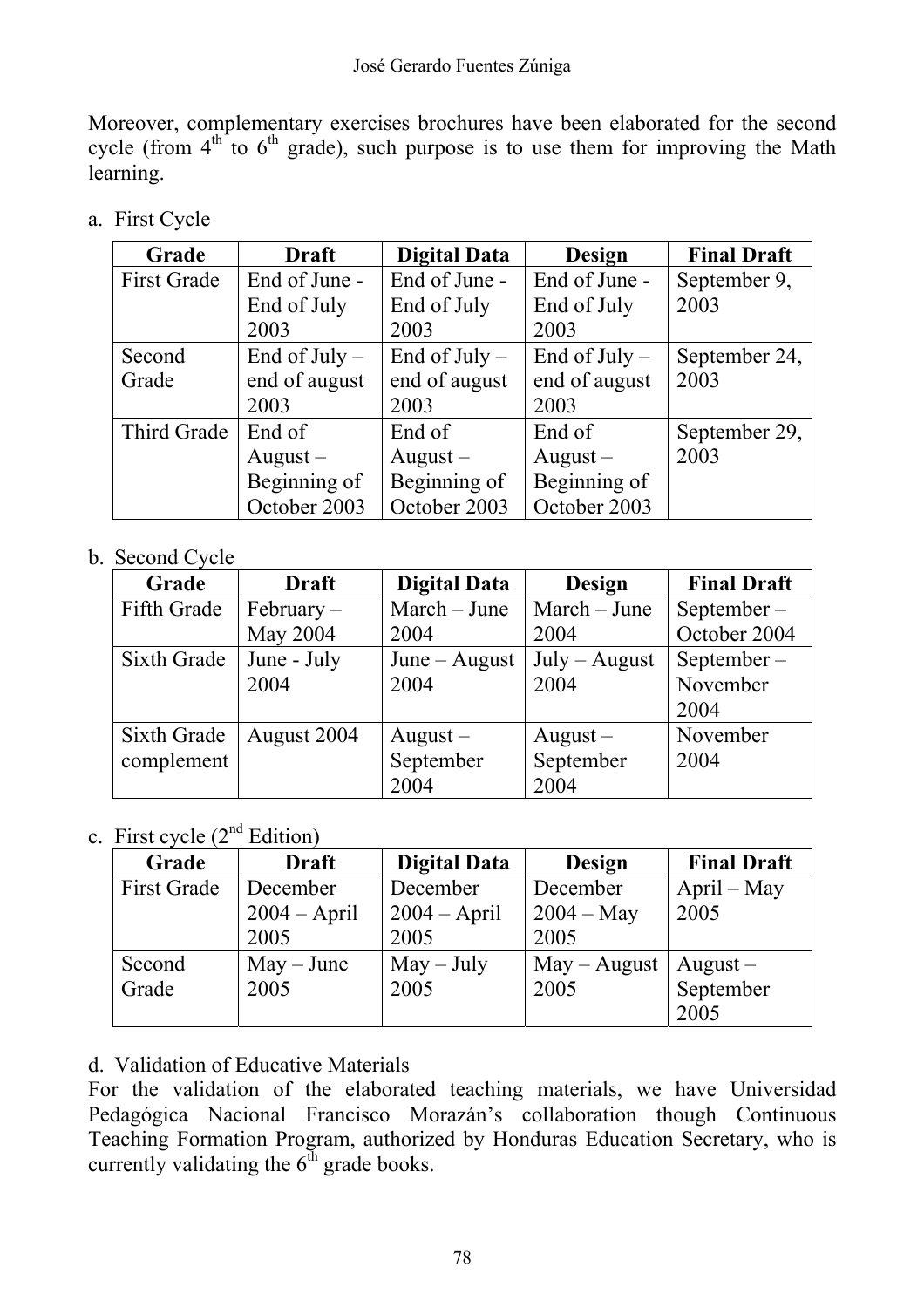The validation is made by the same teachers who are receiving the teaching training, such as Honduran instructors that are working with Continuous Teching Formation Program around the country, because they have been trained by PROMETAM's experts.

7,913 PFC's teachers currently in service with knowledge of the contents of the teachers' guide book and the students' work book for the  $1<sup>st</sup>$  and  $2<sup>nd</sup>$  cycle children, trained by PFC's instructors with knowledge in PROMETAM's methodology.

The total amount of students subscribed in the schools of all the centers who are working with the validation of all the teaching materials designed by PROMETAM if about 1,680.

The teaching materials designed are used during the teaching trainings. Each teacher gets his/her own teachers' guide and students' work books according to the amount of children they have, corresponding to the grade teaching training they receive. This allows us to make then the next step.

## **IV. TEACHING TRAINING**

PFC/PROMETAM has directly trained to 240 Basic Education teachers currently in service through the teaching training conveyed as follow:

| <b>Content</b>                                           | No of<br><b>Participants</b> | <b>Place</b>               | Date                                                   | <b>Instructor</b>      |
|----------------------------------------------------------|------------------------------|----------------------------|--------------------------------------------------------|------------------------|
| of <sub>1</sub><br>Summary<br>the first cycle            | 236                          | <b>PROMETAM</b><br>centers | July<br>24<br>to<br>November<br>6,                     | Japanese<br>volunteers |
|                                                          |                              |                            | 2004                                                   |                        |
| Math and its<br>methodology<br>for $4^{\text{th}}$ grade | 226                          | <b>PROMETAM</b><br>centers | December<br>6,<br>2004<br>to<br>21,<br>January<br>2005 | Japanese<br>volunteers |
| Math and its<br>methodology<br>for $5th$ grade           | 226                          | <b>PROMETAM</b><br>centers | March 5 to<br>June 28, 2005                            | Japanese<br>volunteers |
| Math and its<br>methodology<br>for $6th$ grade           | 226                          | <b>PROMETAM</b><br>centers | 23<br>July<br>to<br>November<br>13, 2005               | Japanese<br>volunteers |

a. Teach training for teachers currently in service

\*Each teacher gets her/his teachers' guide and students' work books according to the amount of children they have, corresponding to the grade teaching they have received.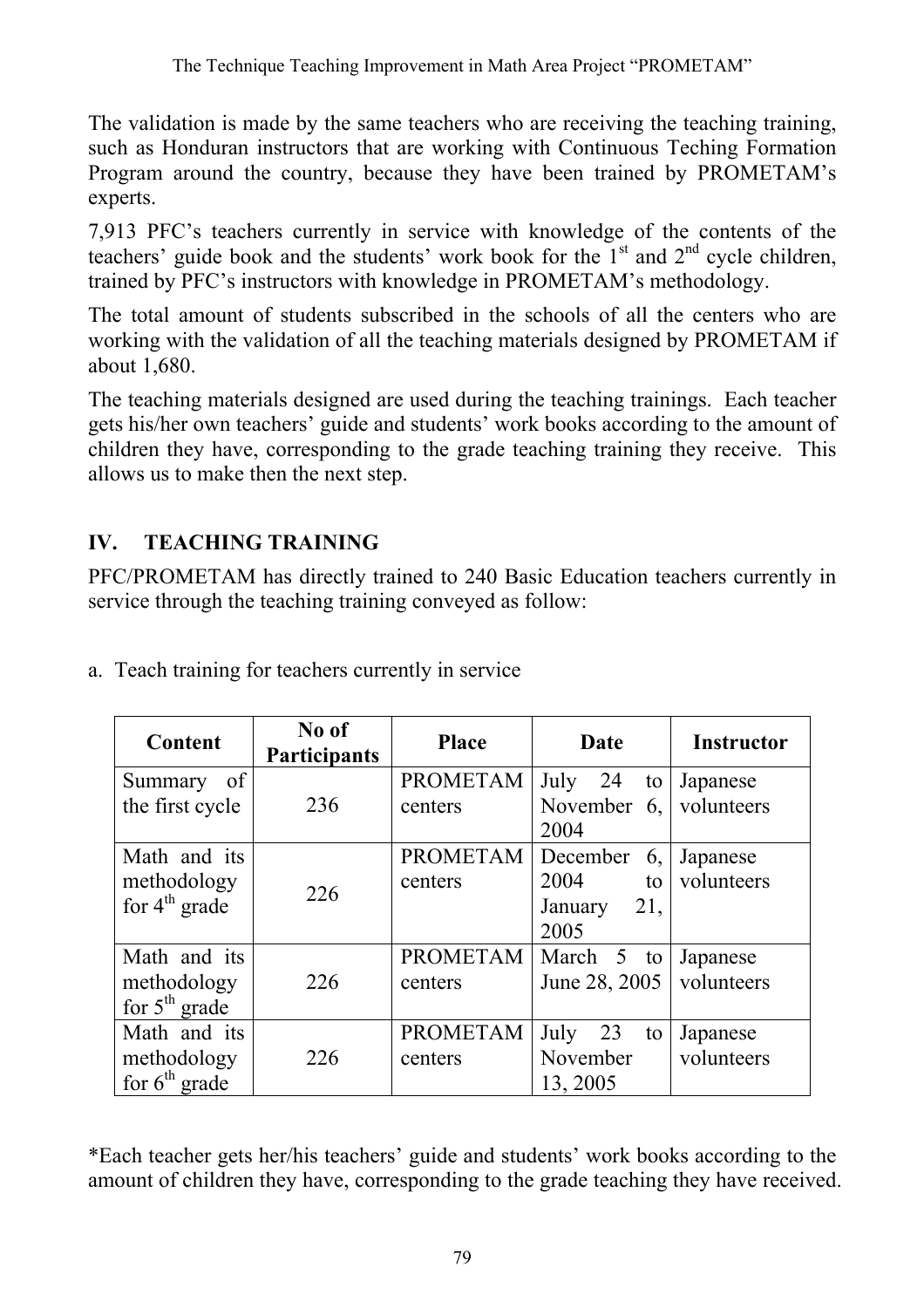b. First goals of the incorporation of PROMETAM to PFC

In February 2004; 214 teachers received their Bachelor Degree, corresponding to the centers of Trujillo and Sonaguera, Colón; Danlí and Güinope, El Paraíso.

c. Licentiate Degree in Basic Education

In August PFC/PROMETAM began to offer the licentiate level in Basic Education to the same teachers that got their Bachelor Degree during the previous two years, and moreover, the others that received their Bachelor Degree with other programs could apply for the Licentiate Degree too.

At the end of each teaching training, such Japanese volunteers as experts and Honduran counterpart among Departmental, Municipals Directors, region coordinators, the Continuous Teching Formation Program's centers, and the Mathematician expert from Honduras Education Secretary, will participate in the meeting "REFLECTING ABOUT THE TEACHING TRAINING IN MATH AREA" for the correspondent grade, with the purpose of analysing found problems such as the given solution, in order to get establishing some mechanisms of forestalment actions for the future teaching training.

### **V. CLASS EVALUATION AND ANALYSIS**

a. The blanks designed to make the evaluation, allow us to know how the teacher is using the established time for Math teaching class.

"Academic Learning Timing"

The purpose of this method is to know what are the teachers and students doing. This analysis is developing during the class time, selecting three children who we identify as Kid A, kid B, and kid C besides the teacher that is teaching in that grade. 15 seconds are timed to watch the activities of each one, and so on, until the class is finished.

Three sheets of paper are used one for each of the selected kids, as it was previously explained, on which we evaluate how are they using the class time, and how long they are dedicating to make activities, such as: to copy from the board to the notebook, if they are listening faithfully or they are amused, if they are working or making some activities not related to the class, etc.

In order to have a concrete vision about the use of "Academic Learning Timing", we avail of an assistant sheet of paper to this method that allow us to compensate incomplete information and at the same time needed information.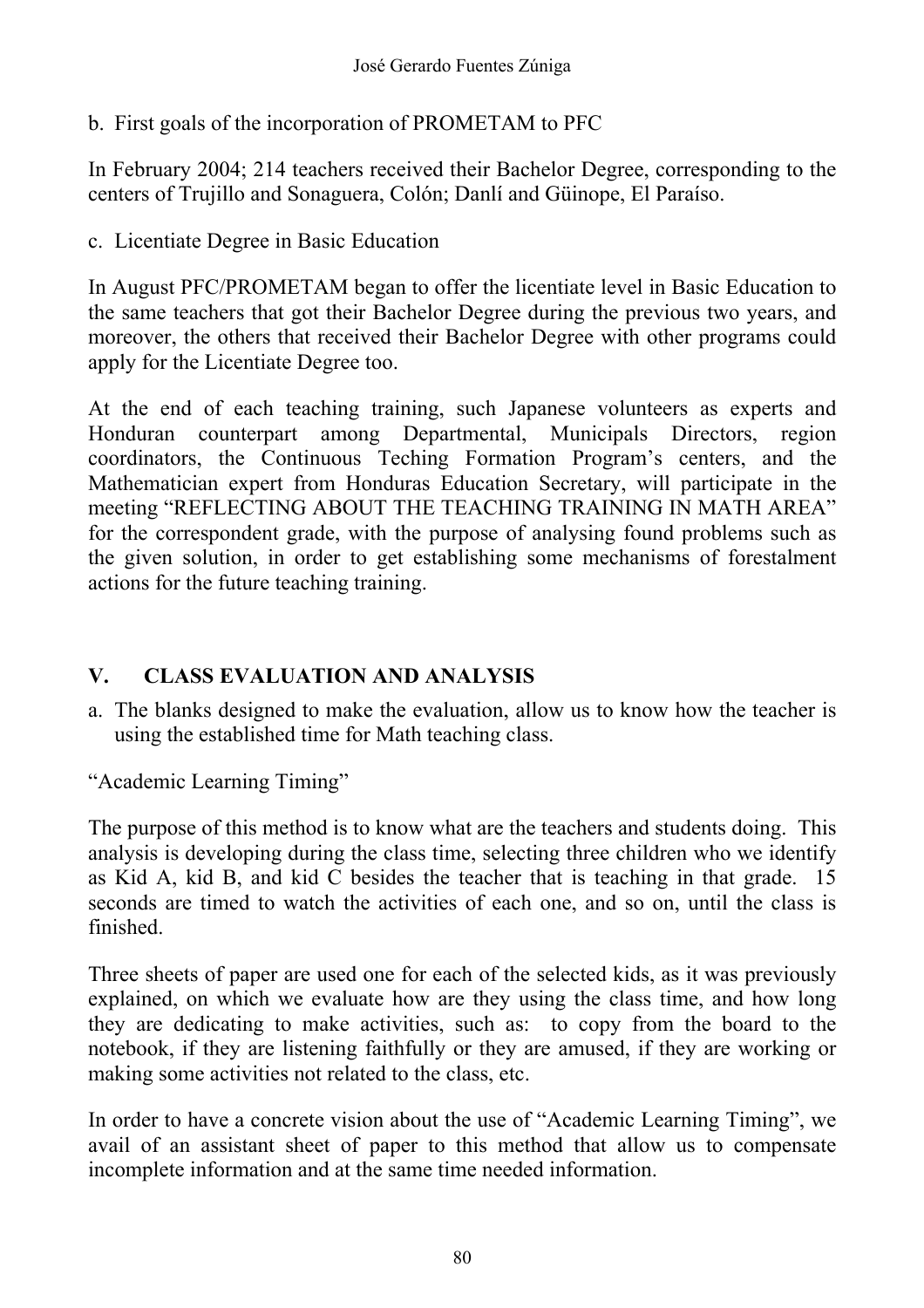And then the instructor or the supervisor writes in the blank space the corresponding number to the gotten score.

- b. Qualitative analysis
	- i. Present class problems

The class problems that are ordinarily watching during the elementary level in Honduras show the following:

- 1. The teacher is not developing the planned class.
- 2. The teaching method is transitive
- 3. The teacher is not thinking why it would be so (he/she does not teach the reason)
- 4. the teacher almost does not use the text book or note book
- 5. the teacher does not take care of the children that are not working
- 6. A very low class management
- 7. There is any class evaluation
- 8. The teacher does not know how to use the designed teaching materials
- 9. An inadequate teaching work attitude
- ii. The kind of teaching class expected by PROMETAM

It is not easy to invent some methods and develop them in order to solve the whole showed problems. It is not convenient to look for something ideal because of the real situation or certain cooperation limit. However, it will be reasonable to put some goals as the following, at less to improve the academic output, and to decrease the failing rates.

- 1. Teach the whole curriculum content
- 2. Do not teach mistakes
- 3. Use the methodology that can make the children think
- 4. Assure the children's learning activities, including the multigrade classes

In order to make these possible, the Project designs the teachers' guide book to develop the on going classes based on the unit and yearly class planning, as well as the students' work book, in order to make easier the kids' learning activities. Also, it executes the teaching and content of these educative materials, as well as to develop the class according to the teachers' guide book in the classroom.

As a goal, the Project expects the class as follow: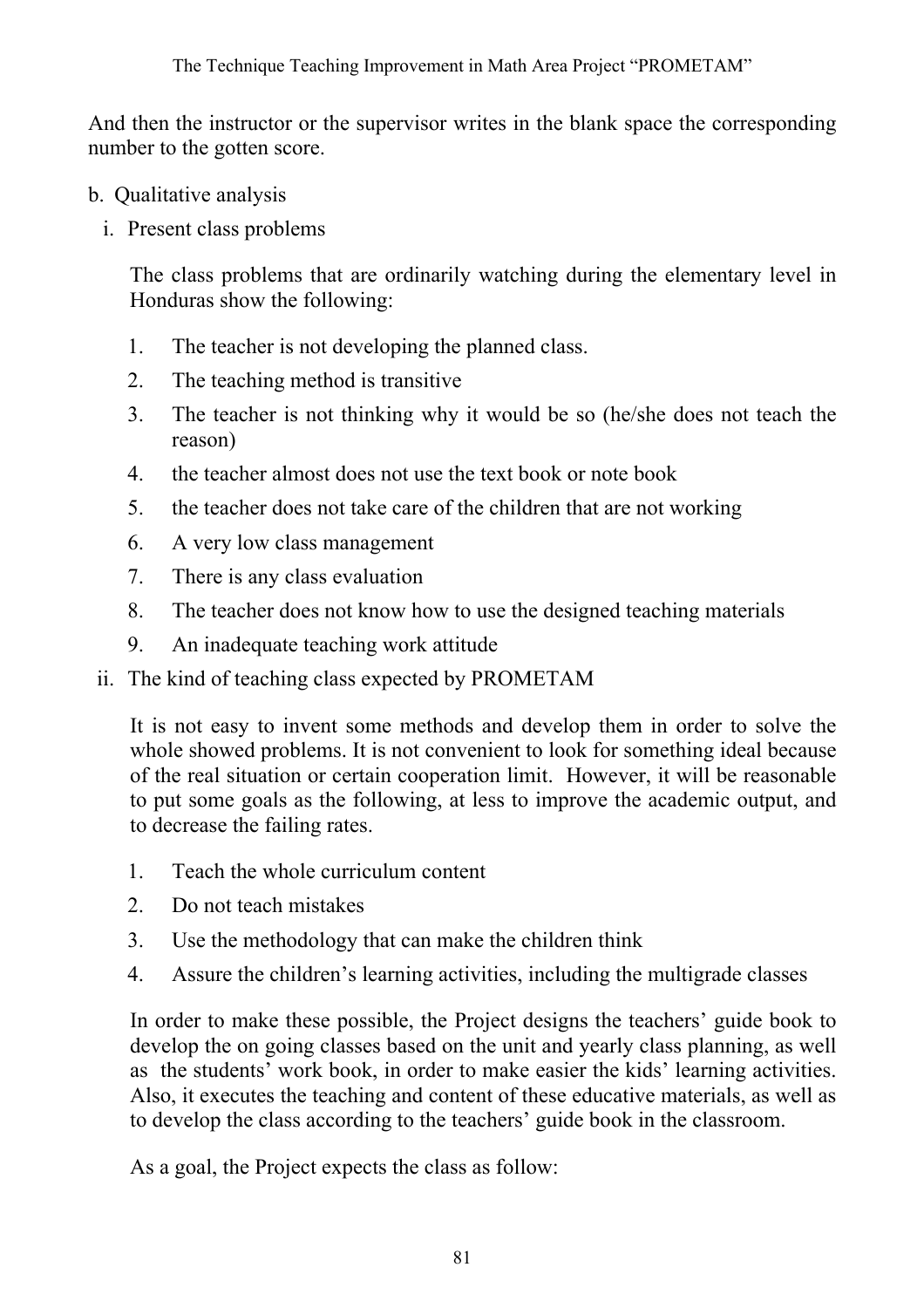- 1. To develop the planned teaching class
- 2. Avoiding transitive teaching methods
- 3. Improve the teaching techniques
- 4. To execute the evaluation correctly
- iii. Blanks for the analysis teaching class

Taking in consideration the class image that PROMETAM expects in order to analyse what kind of teaching class ins developing, they elaborate "Blanks for the teaching class analysis"

Designing of "Blanks for the teaching class analysis"

Interview before the class begins (5-10 minutes)… before the class begins the supervisor interviews to the teacher making some general questions about the class, such as: the aim of the class and its content, etc.

Analysis of the teaching class… during or after the class, about the supervised class, the supervisor answers 41 questions that are divided in six categories as "yes", "no", or "there is any sense"

iv. Table 2: Category of the questions

| $N^{\circ}$    | Category                       | $N^{\circ}$ of |                     |
|----------------|--------------------------------|----------------|---------------------|
|                |                                | questions      |                     |
|                | Use the methodology that       | 15             | Interview after     |
|                | can make the students think    |                | class ends $(5-10)$ |
| $\overline{2}$ | Improve the teaching           |                | minutes) after      |
|                | techniques                     |                | the class ends the  |
| 3              | Assure the children's          | 9              | supervisor          |
|                | learning activities, including |                | interviews too the  |
|                | the multigrade classes         |                | teacher making      |
| $\overline{4}$ | To execute the evaluation      | 9              | some questions,     |
|                | correctly                      |                | mainly about the    |
| 5              | Do not teach mistakes          | 4              | teachers' guide     |
| 6              | Develop the planned            |                | and students'       |
|                | teaching class                 |                | work books.         |

Checking out the students' notebooks (5-10 minutes)… To check out three children's note books after the class ends.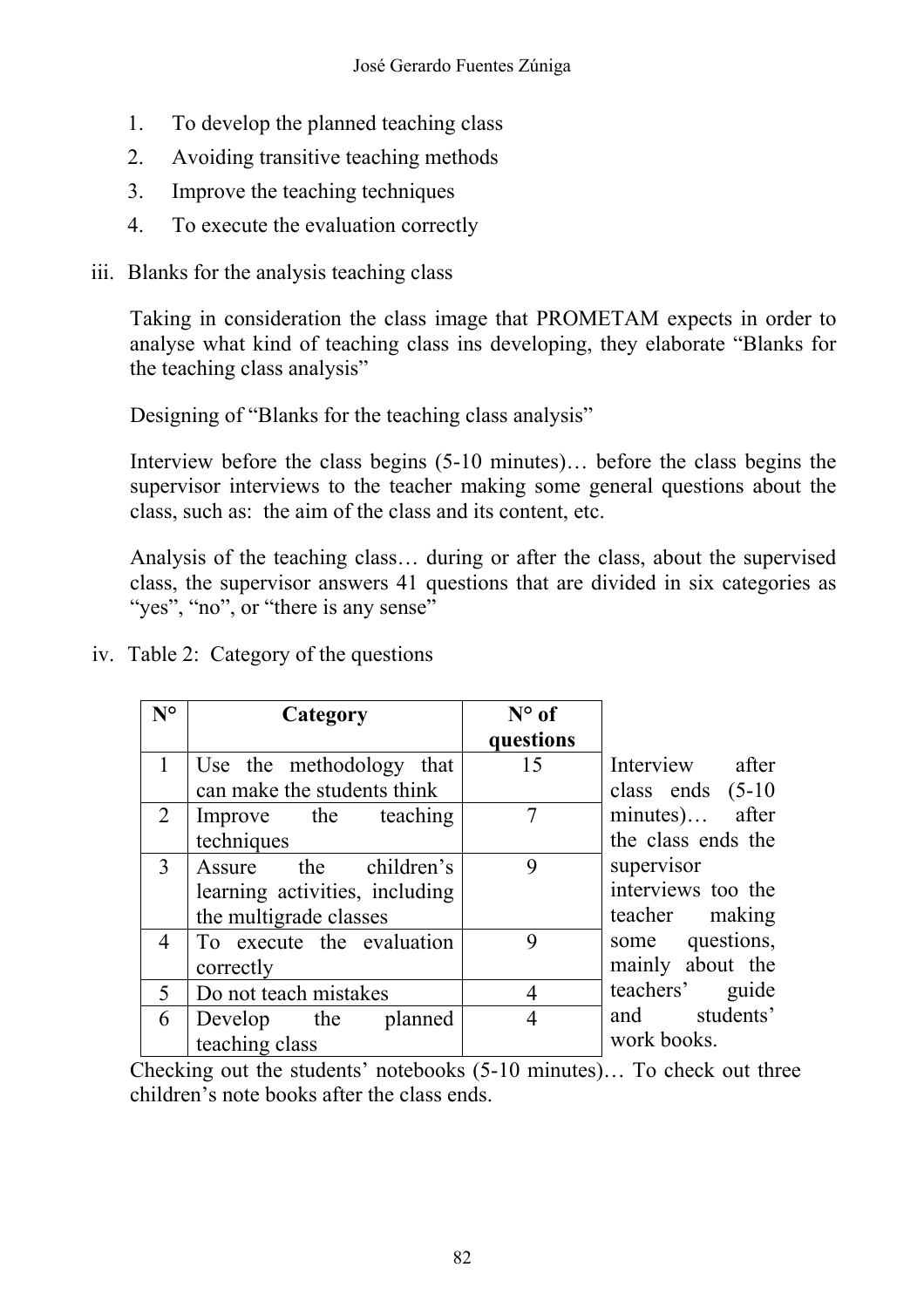### **VI. OTHER CONTRIBUTIONS OF PROMETAM TO HONDURAS SYSTEM EDUCATION**

a. Developing teaching materials

Honduran counterpart by SE and UPNFM began on December 2004 the second edition of the designed teaching materials for the first cycle  $(1<sup>st</sup> - 3<sup>rd</sup>$  grade) besides the elaboration of the third cycle  $(7<sup>th</sup> - 9<sup>th</sup>$  grade)with the teaching support of PROMETAM's Japanese experts, if it is necessary.

i. Third Cycle

| Grade   | Digit data       | <b>Diagramming</b> | <b>Final draft</b>                   | Last draft   |  |
|---------|------------------|--------------------|--------------------------------------|--------------|--|
|         |                  | and design         |                                      |              |  |
| Seventh | December         | December<br>$-1$   | February<br>$\overline{\phantom{0}}$ | April<br>May |  |
| grade   | 2004             | May 2005           | May 2005                             | 2005         |  |
|         | February 2005    |                    |                                      |              |  |
| Eighth  | <b>July 2005</b> | August             | September                            | October 2005 |  |
| grade   |                  | September          | 2005                                 |              |  |
|         |                  | 2005               |                                      |              |  |

ii. Complementary exercises for the students' work book

| Grade       | Date                           |  |  |
|-------------|--------------------------------|--|--|
| $4th$ grade | July – August $2004$           |  |  |
| $5th$ grade | September 2004 - March<br>2005 |  |  |
| $6th$ grade | April – October 2005           |  |  |

### iii. Teaching training

Also PROMETAM has given teaching training support to other programs

1. Teaching training for Instructors

| <b>Given to</b>    | <b>Content</b>              | $N^{\circ}$ of | <b>Place</b> | Date       | <b>Instructor</b> |
|--------------------|-----------------------------|----------------|--------------|------------|-------------------|
|                    |                             | participan     |              |            |                   |
|                    |                             | ts             |              |            |                   |
| a)<br>Luis         | First cycle                 | 15             | <b>INICE</b> | May 27-    | Eiichi            |
| Landa              | summary                     |                |              | 29, 2004   | Kimura, Lic.      |
|                    |                             |                |              |            | and Ramón         |
|                    |                             |                |              |            | Rosa, Lic.        |
|                    | Math and its                | 10             | <b>INICE</b> | February   | Eiichi            |
|                    | methodology $5th$           |                |              | 23 and 24, | Kimura, Lic.      |
|                    | grade                       |                |              | 2005       |                   |
| b)<br>PFC,         | Math and its                | 48             | <b>INICE</b> | July 9-11, | Eiichi            |
| <b>CIE</b><br>FID, | methodology $4^{\text{th}}$ |                |              | 2004       | Kimura, Lic.      |
| and                | grade                       |                |              |            |                   |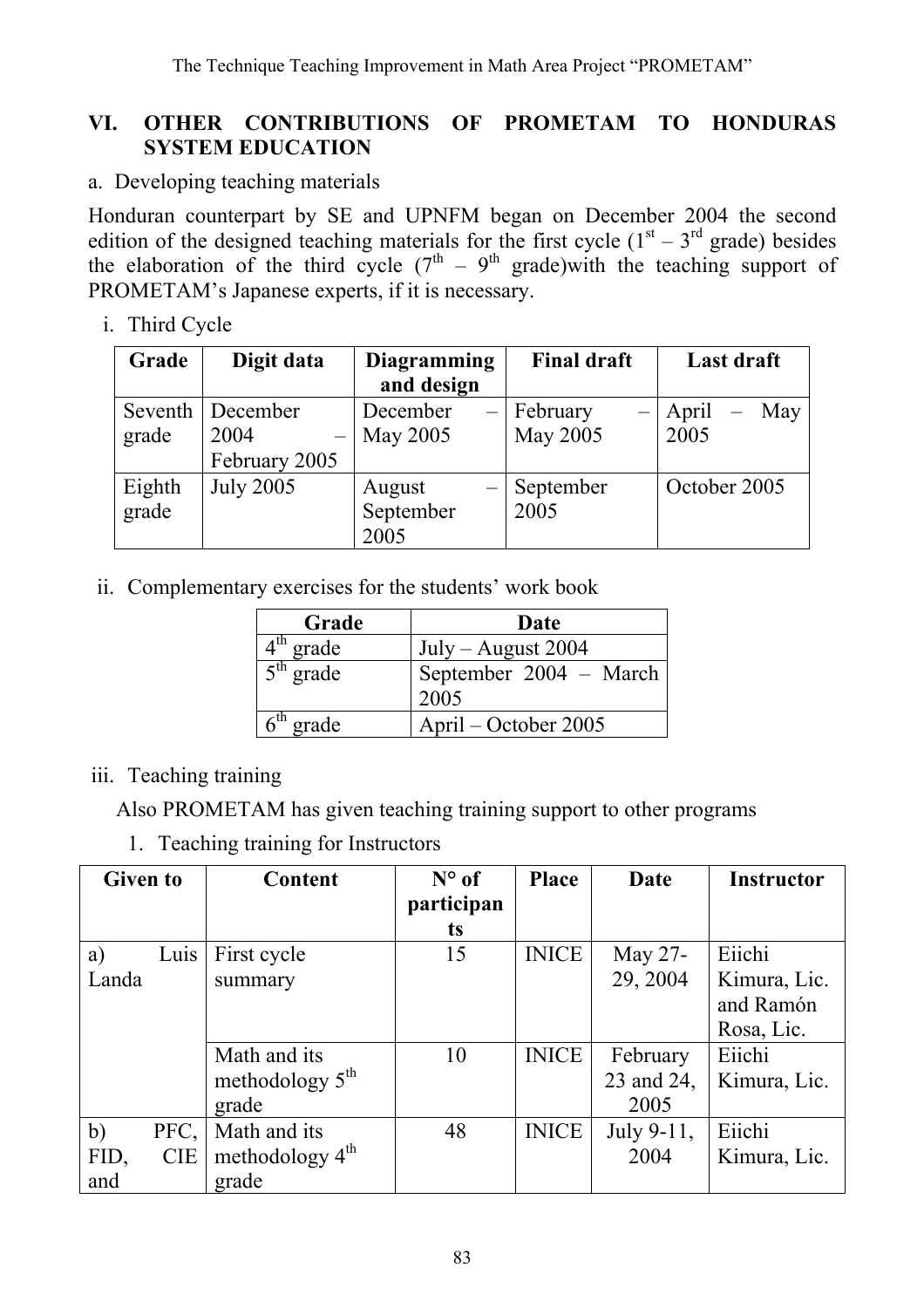| Teaching     | Math and its        | 30 | <b>INICE</b> | December  | Eiichi       |
|--------------|---------------------|----|--------------|-----------|--------------|
| schools-     | methodology $5th$   |    |              | 3 and 4,  | Kimura, Lic. |
| <b>INICE</b> | grade               |    |              | 2004      |              |
|              | Math and its        | 50 | <b>INICE</b> | February  | Eiichi       |
|              | methodology $6th$   |    |              | $24-27$ , | Kimura, Lic. |
|              | grade               |    |              | 2005      |              |
|              | First cycle for the | 36 | <b>INICE</b> | September | Eiichi       |
|              | National            |    |              | $24-26$ , | Kimura, Lic. |
|              | Instructors         |    |              | 2004      |              |

\* From November Thursday  $13<sup>th</sup>$  to Sunday  $16<sup>th</sup>$ , 2004, PROMETAM collaborated with a seminar about the Project development given to JICA's guest participants to the region area, such as Japan Corporation Officials as well as representatives from Honduras Education System (SE) and high schools from the following countries: United States of America, Jamaica, Guatemala, El Salvador, Chile, Colombia, Argentina, República Dominicana, Perú, México, Nicaragua and Honduras.

2. Teaching training to the National Team

| <b>Given to</b> | <b>Content</b>      | $N^{\circ}$ of | <b>Place</b> | Date      | <b>Instructor</b> |
|-----------------|---------------------|----------------|--------------|-----------|-------------------|
|                 |                     | participan     |              |           |                   |
|                 |                     | ts             |              |           |                   |
| National        | Use of the          | 54             | <b>INICE</b> | September | Eiichi            |
| Teaching        | teachers' guide and |                |              | $24-26$ , | Kimura, Lic.      |
| Training        | students' work      |                |              | 2004      |                   |
| Team            | books               |                |              |           |                   |

\* This teaching training was coordinated by INICE, given by PROMETAM and directed by PFC's Instructors, Luis Landa Educative Program's and Teaching Schools', with the purpose that they could coordinate the teaching training for teachers in service around the country (departmental and municipal). The travel and food expenses were given by Luis Landa Program of Spain through which has been possible to train 18 departmental teaching training teams, that at all is a total sum of 780 teachers, who were received by 37 facilitators of the National Teaching Training Team, who at the same time will be responsible of the teaching training of the 100% of the teachers around the country.

- 3. Supporting to the departmental and municipal teaching training
- 4. Scholars sent to Japan to study

Send Scholars to Japan to study is the main duty of the Project, because there is a hope that people who were trained in Math act as a multiplier effect of these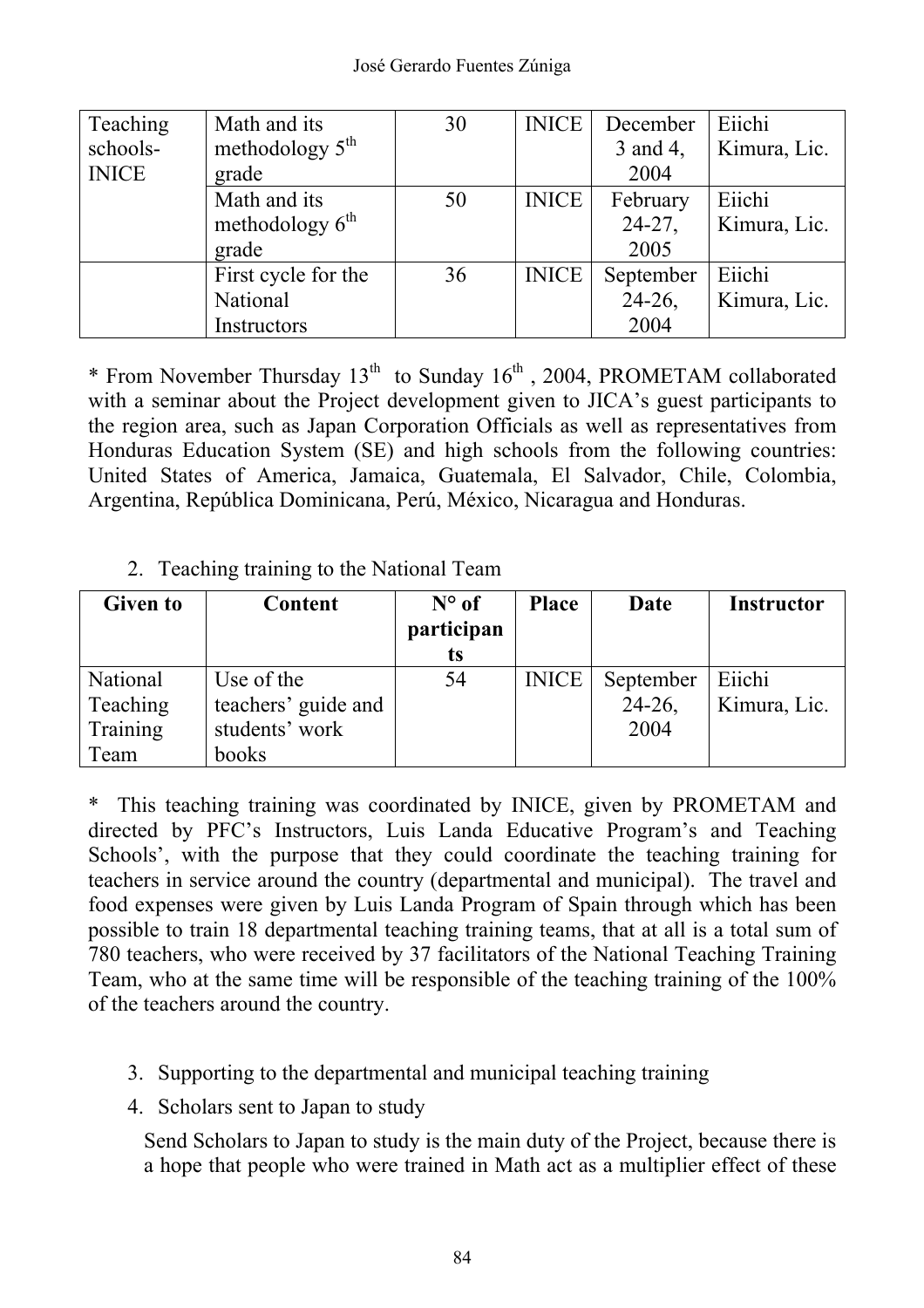The Technique Teaching Improvement in Math Area Project "PROMETAM"

knowledge around the country, and whom received training in the administrative area could help to improve the collaboration and coordination with PROMETAM, besides to facilitate the relationship between the Project and Honduran counterparts.

| N° | Charge                                         | <b>Institution</b>    |
|----|------------------------------------------------|-----------------------|
|    | Departmental Director of Ocotepeque            | Education<br>Honduras |
|    |                                                | Secretary             |
|    | District Director of Danlí, El Paraíso         | Honduras<br>Education |
|    |                                                | Secretary             |
|    | PFC Centers Coordinator in Güinope, El Paraíso | <b>UPNFM</b>          |

### a. Educative Administration Group

|  |  | b. Mathematics Group |  |
|--|--|----------------------|--|
|--|--|----------------------|--|

| $N^{\circ}$    | Charge        | <b>Institution</b>                               |  |  |  |
|----------------|---------------|--------------------------------------------------|--|--|--|
| $\mathbf{1}$   | Math teachers | Escuela Normal Mixta Matilde Suazo Córdova       |  |  |  |
|                |               | Trujillo, Colón                                  |  |  |  |
|                |               | Honduras Education Secretary                     |  |  |  |
| $\overline{2}$ | Math teachers | Escuela Normal Mixta Litoral Tlántico            |  |  |  |
|                |               | Tela, Atlántida                                  |  |  |  |
|                |               | <b>Honduras Education Secretary</b>              |  |  |  |
| 3              | Math teachers | Escuela Normal Mixta de Olancho                  |  |  |  |
|                |               | Juticalpa, Olancho                               |  |  |  |
|                |               | <b>Honduras Education Secretary</b>              |  |  |  |
| $\overline{4}$ | Math teachers | Escuela Normal de Occidente                      |  |  |  |
|                |               | La Esperanza, Intibucá                           |  |  |  |
|                |               | <b>Honduras Education Secretary</b>              |  |  |  |
| 5              | Math teachers | Escuela Normal Mixta Justicia y Libertad         |  |  |  |
|                |               | Gracias, Lempira                                 |  |  |  |
|                |               | <b>Honduras Education Secretary</b>              |  |  |  |
| 6              | Math teachers | Escuela Normal Mixta España                      |  |  |  |
|                |               | Danlí, El Paraíso                                |  |  |  |
|                |               | <b>Honduras Education Secretary</b>              |  |  |  |
| $\overline{7}$ | Math teachers | Escuela Normal Mixta Migual Ángel Chinchilla     |  |  |  |
|                |               | Nueva Ocotepeque, Ocotepeque                     |  |  |  |
|                |               | <b>Honduras Education Secretary</b>              |  |  |  |
| 8              | Math teachers | Centro de Investigación e Innovación             |  |  |  |
|                |               | Universidad Pedgógica Nacional Francisco Morazán |  |  |  |
|                |               | Tegucigalpa, Francisco Morazán                   |  |  |  |
| 9              | Math teachers | Universidad Pedgógica Nacional Francisco Morazán |  |  |  |
|                |               | Tegucigalpa, Francisco Morazán                   |  |  |  |